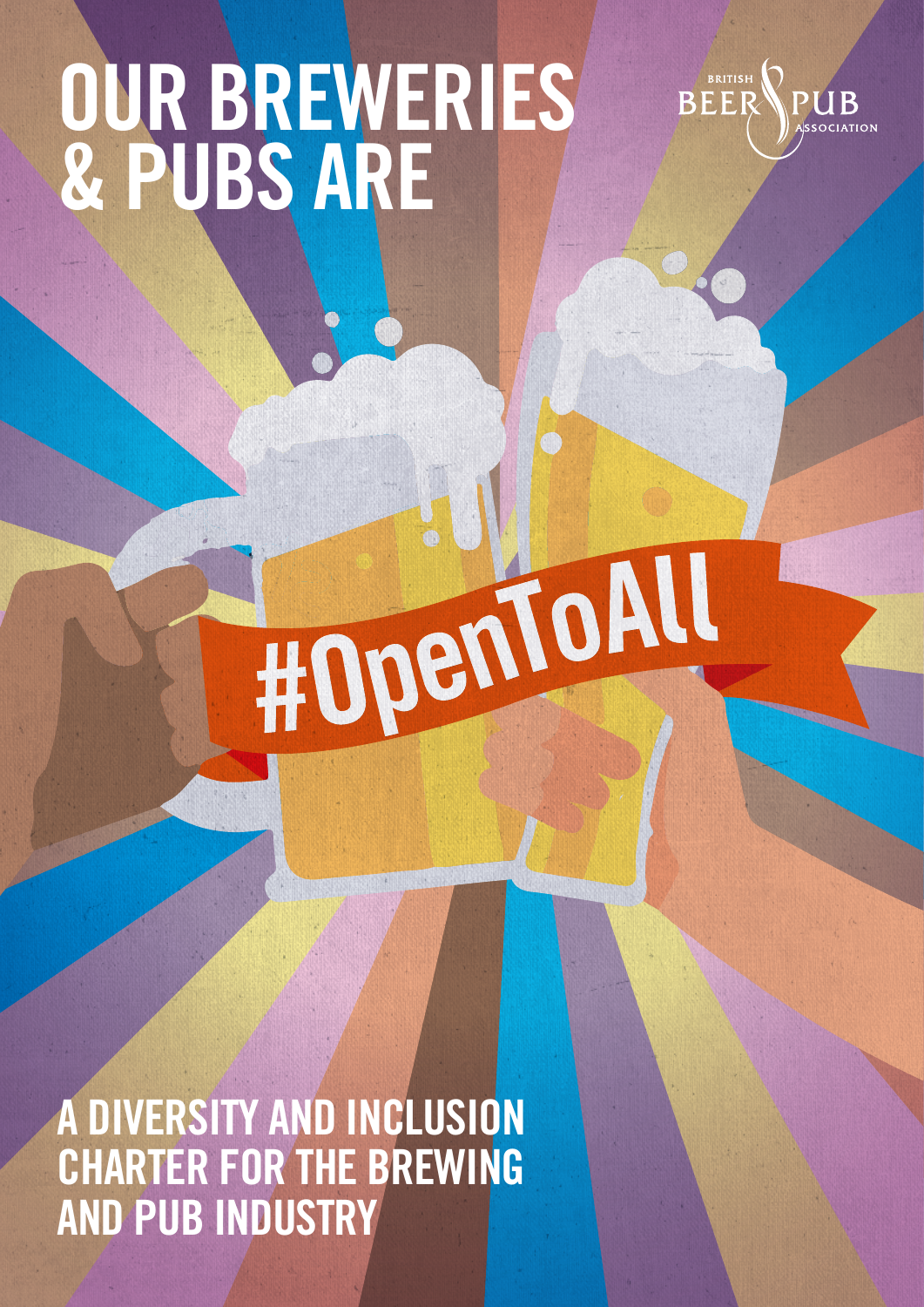### **Public statement of commitment:**

Both the BBPA, and pub and brewing companies who are signatories to this Charter, believe in creating an open, diverse and inclusive sector and recognise the integral role this will play in ensuring sustainable growth of the industry. Signatories commit to upholding this Charter, and will take steps to ensure these commitments are embedded and demonstrated within each of their organisations.

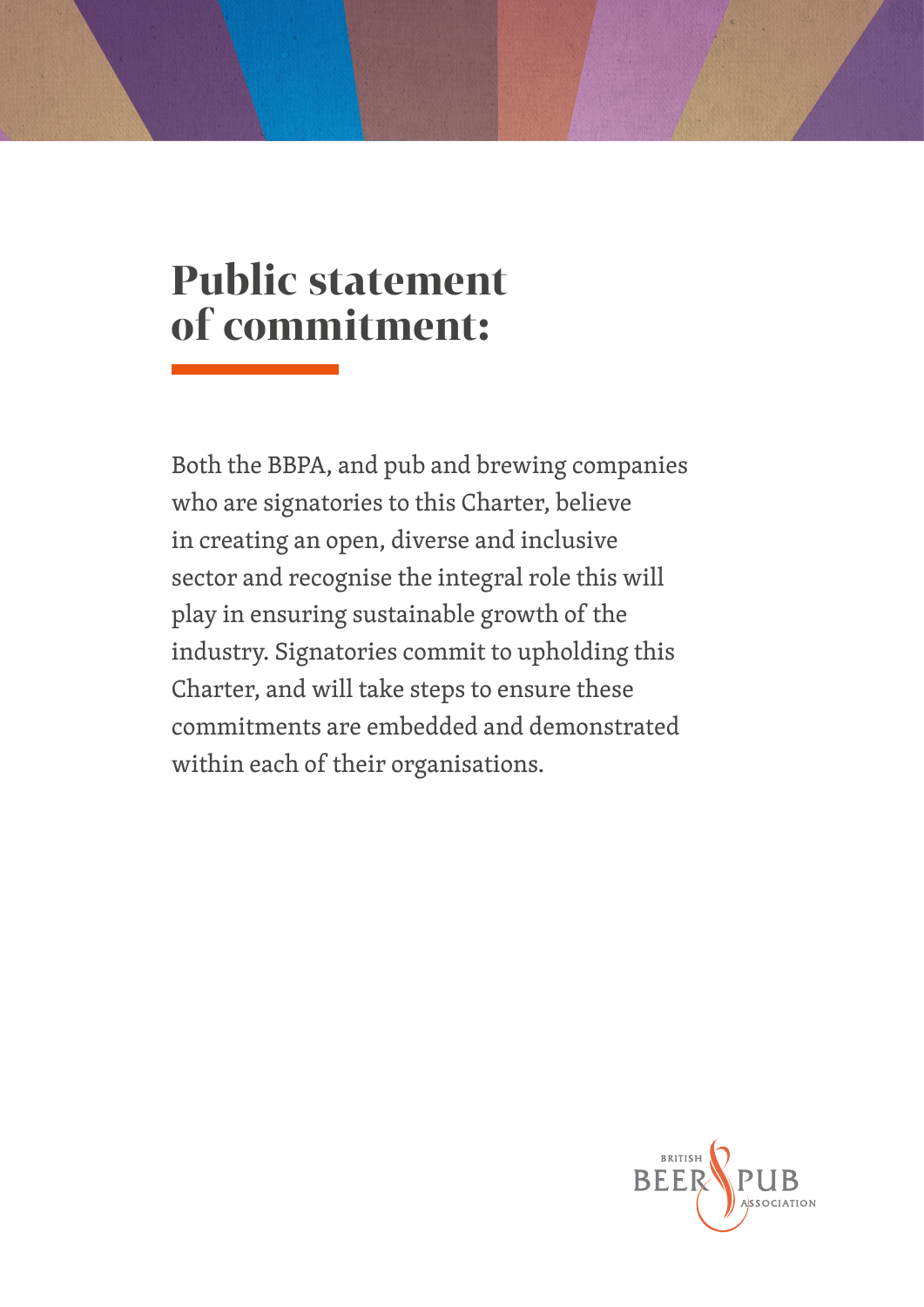## **By signing this Charter we commit to:**

#### **As an organisation:**

- ◆Placing diversity and inclusion on board-level agendas and ensure it forms part of our ongoing business and future strategy.
- ◆Recognising and championing the value of a diverse and inclusive workplace and in turn attracting and retaining a diverse workforce from all backgrounds.
- ◆Appointing a senior leader of the business as a diversity and inclusion champion who regularly engages in training opportunities and events.
- ◆Creating a culture and environment that fosters inclusion and provides a safe space for all employees.
- ◆Taking a zero-tolerance approach to harassment and discrimination of any kind, in our business and at our venues.
- ◆Ensuring that all employees are aware of their personal responsibility to support diversity and inclusion.

#### **For our staff & publican partners:**

- ◆Creating a culture of inclusivity for all employees and ensure they are all provided with the necessary training and education.
- ◆Creating a working environment that supports employees to be able to tackle and address any discriminatory or inappropriate behaviours by colleagues or customers.
- ◆Ensuring the process for taking on new tenants and lessees is open and inclusive.
- ◆Ensuring that our diversity and inclusion policies and principles are shared with our tenants and lessees.

#### **For our customers:**

- ◆Ensuring that our employees do not display any discriminatory behaviours towards customers.
- ◆Creating an inclusive environment where all customers visiting our venues feel welcome.
- ◆Ensuring employees feel confident and supported to deal with any harassment or discrimination customers may experience in our venues.